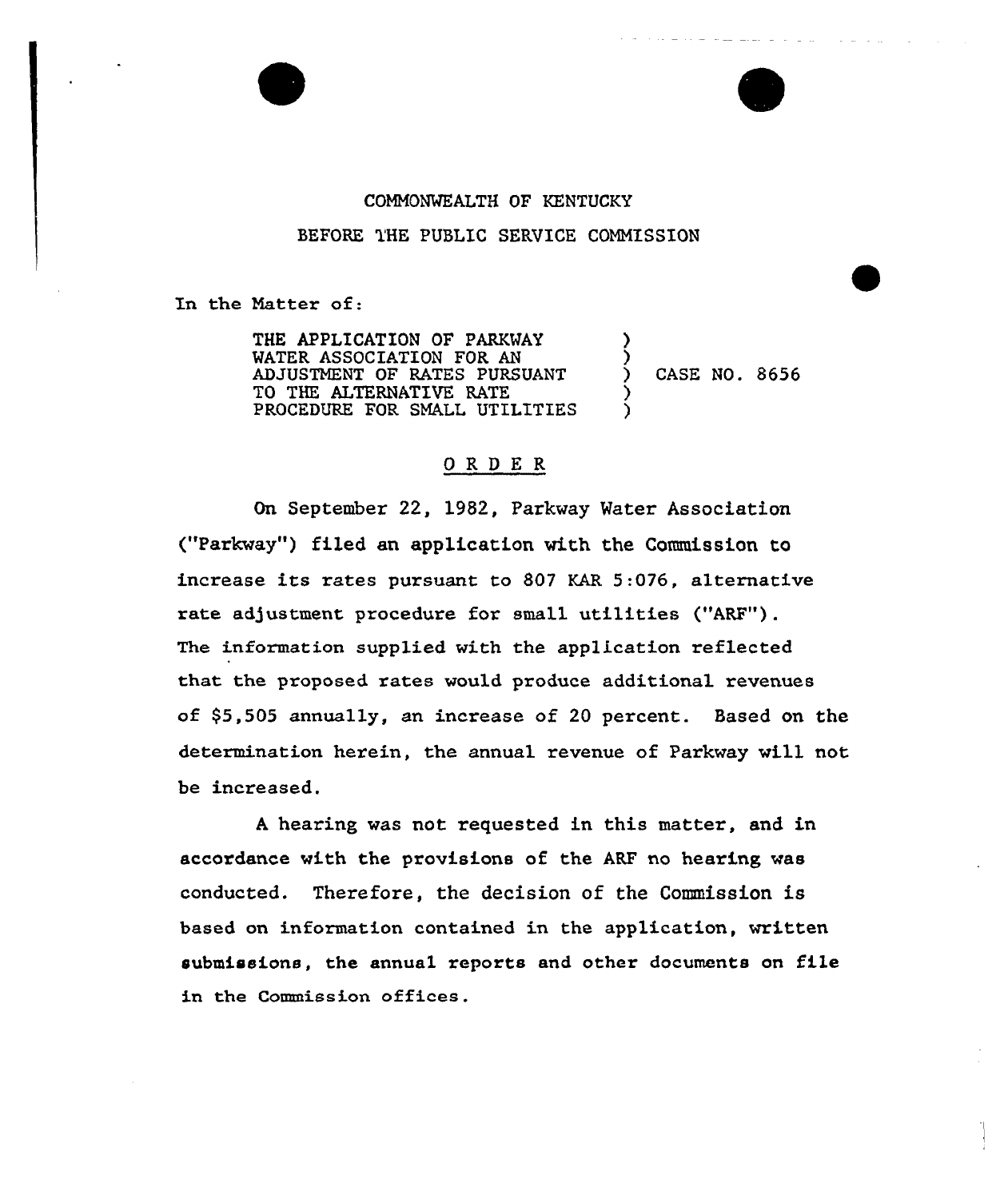# **Commentary**

Parkway is <sup>a</sup> nonprofit water distribution system organized and existing under the laws of the Commonwealth of Kentucky, and serves approximately 150 customers in Floyd County.

## Test Period

The Commission has adopted the 12-month period ending June 30, 1982, as the test period for determining the reasonableness of the proposed rates. In utilizing the historical test period, the Commission has given full consideration to known and measurable changes found reasonable.

# Revenues and Expenses

Parkway proposed several adjustments to its test period operating expenses. The Commission has accepted the proposed adjustment to salary expense. The other adjustments proposed by Parkway were estimates of increased costs based solely on inflationary trends without sufficient documentation to support any specific cost increases. The Commission is of the opinion that because of the inadequacy of the evidence supporting the proposed adjustments they cannot be accepted for rate-making purposes. The Commission advises Parkway that prior to filing future rate cases it should familiarize itself with the Commission's policy concerning pro forma adjustments. The following adjustments have been made by the Commission in accordance with its normal rate-making policies to Parkway's

 $-2-$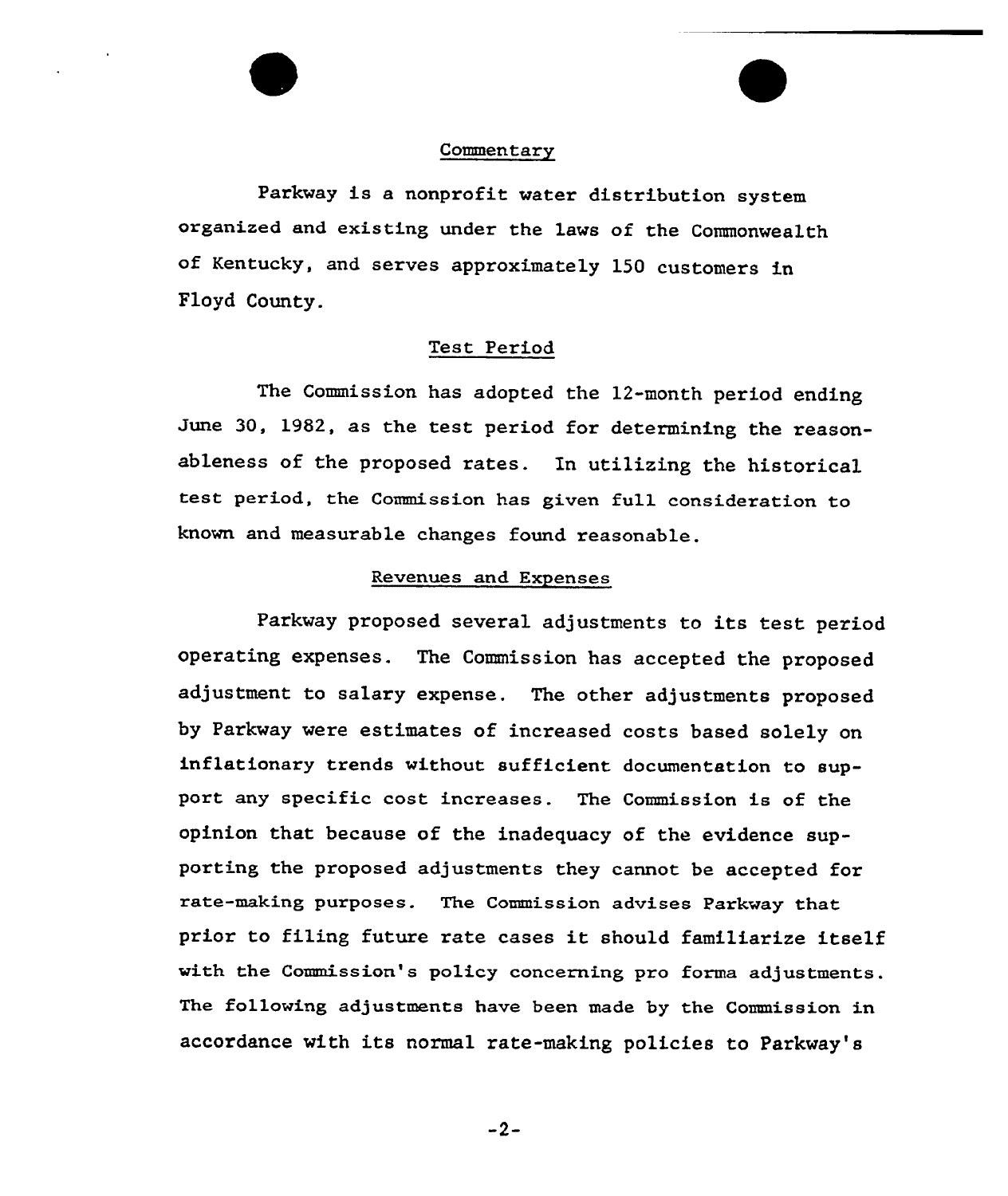

#### Purchased Mater

During the test period Parkway incurred line loss of 24.98 percent. The Commission has an established policy for rate-making purposes of disallowing the cost associated with line loss in excess of 15 percent. Therefore, the Commission has determined that an adjustment of \$1,703 should be made to exclude the cost associated with the line loss in excess of 15 percent.

#### Depreciation

The depreciation schedule submitted by Parkway reflects that depreciation expense for the test period was based on the total utility plant in service of \$102,038. It is the policy of the Commission to compute depreciation expense for ratemaking purposes on the basis of the origina1 cost of the plant in service less contributions in aid of construction. The Commission finds that contributions in aid of construction represent approximately 22.5 percent of the tota1 cost of utility plant in service. Therefore, depreciation expense has been reduced by \$564 for the test period to exclude depreciation on assets purchased with contributions in aid of construction. Maintenance of Mains

In response to a request for additional information, Parkway listed \$3,810 of major repairs to its water lines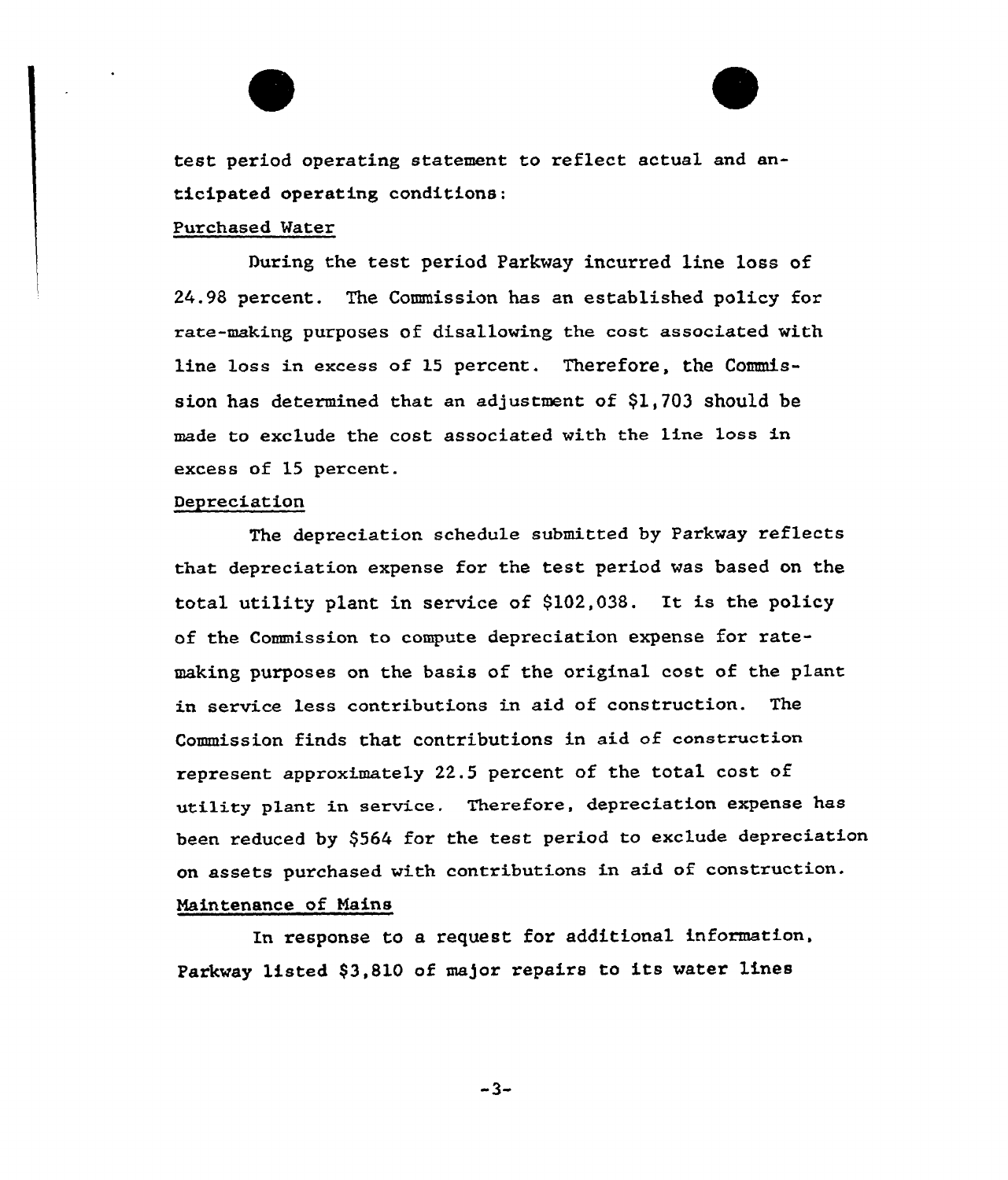at creek crossings. Parkway stated that the reoccurrence of xepairs of this nature was dependent upon certain environmental conditions. Therefore, these costs are obviously beyond the control of Parkway and the frequency of reoccurrence is not known. <sup>A</sup> review of the annual expense in this account for the past <sup>5</sup> years reflects that the costs have varied from a high of \$4,891 during the test period to a low of \$103 in 1980. Therefore, the Commission finds that the level of maintenance expense incurred during the test yeax is extraordinary and should not be used in determining the annual revenue requirements of Parkway, and has reduced the expense by \$3,810. However, the Commission has allowed \$762 in amortization expense to reflect the amortization of this extraordinary expense over a 5-year period.

After consideration of the aforementioned adjustments the Commission finds that Paxkway's test period operations are as follows:

|                    | Actual      | Pro Forma   | Adjusted  |
|--------------------|-------------|-------------|-----------|
|                    | Test Period | Adjustments | Test Year |
| Operating Revenue  | \$27,527    | $-0-$       | \$27,527  |
| Operating Expenses | 27.912      | (5, 319)    | 22,593    |
| Operating Income   | 5(385)      | 55,319      | 5 4.934   |
| Interest Expense   | 3,457       | $-0-$       | 3,457     |
| Interest Income    | 1,268       | $-0-$       | 1,268     |
| Net Income         | \$(2,574)   | \$5,319     | 2,745     |
|                    |             |             |           |

### Revenue Requirement

Parkway's annual debt service requirement based on the documents filed with this case is \$5,040. The adjusted test

 $-4-$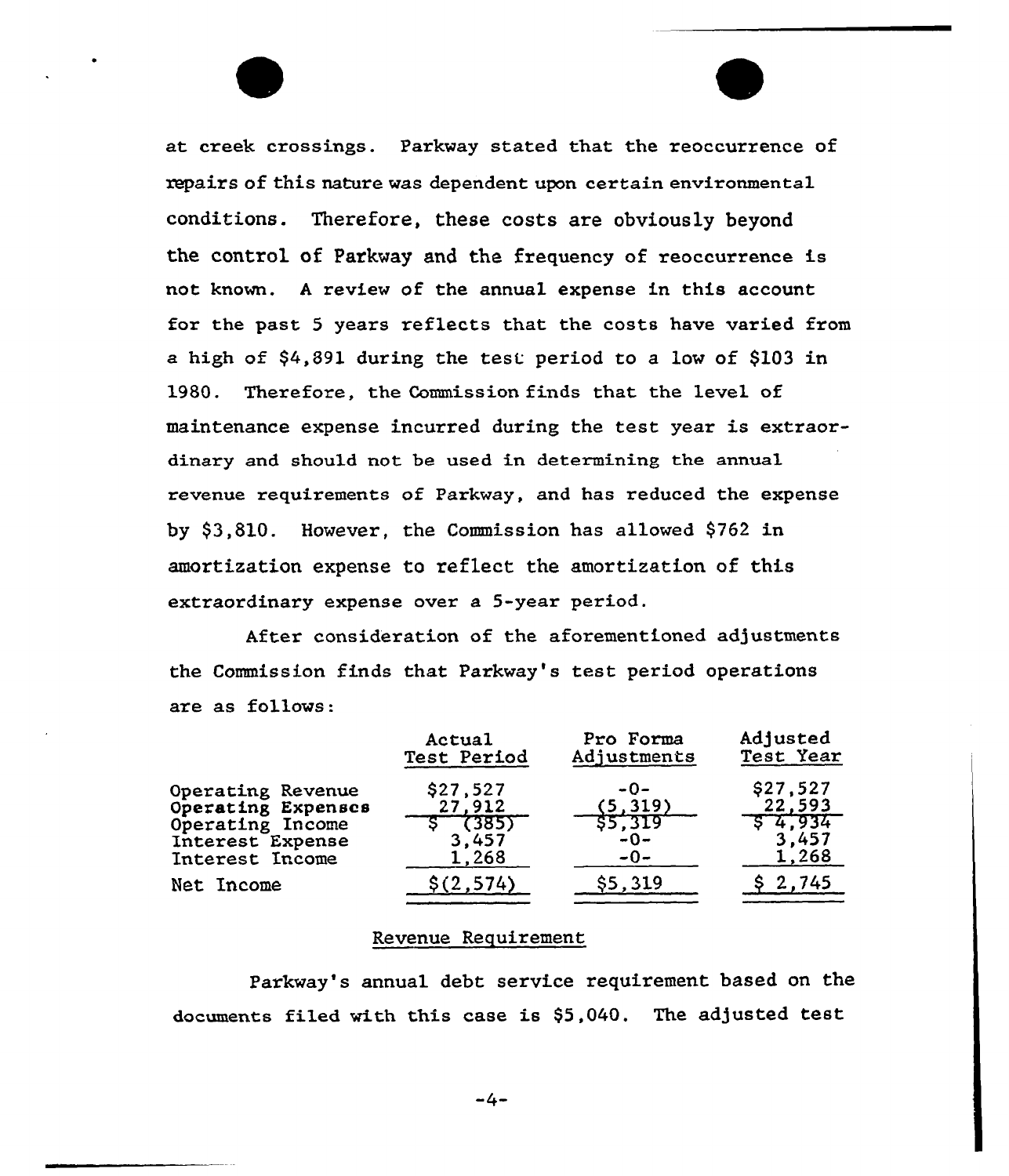period operating statement reflects net income of \$2,745 which provides adequate coverage on Parkway's debt service. The Commission is of the opinion that the adjusted operating income is adequate and will not adversely affect the financial condition of Parkway. Based on adjusted test period results, total operating revenues of \$27,527 will produce operating income of \$2,745 which after considering other income of \$1,268 will be sufficient to allow Parkway to pay its operating expenses and meet its debt service requirements.

#### Summary

The Commission, after consideration of the evidence of record and being advised, is of the opinion and finds that:

(1) The present rates are fair, just and reasonable for Parkway in that they will produce annual operating revenues of approximately \$27.527. This revenue, along with interest income of  $$1,268$ , will be sufficient to meet Parkway's operating expenses found reasonable for rate-making purposes, service its debt, and provide a reasonable surplus.

(2) The rates proposed by Parkway would produce revenue in excess of that found reasonable herein and should be denied.

IT IS THEREFORE ORDERED that the present rates shall remain in effect for service rendered by Parkway.

IT IS FURTHER ORDERED that the rates proposed by Parkway be and they hereby are denied.

 $-5-$